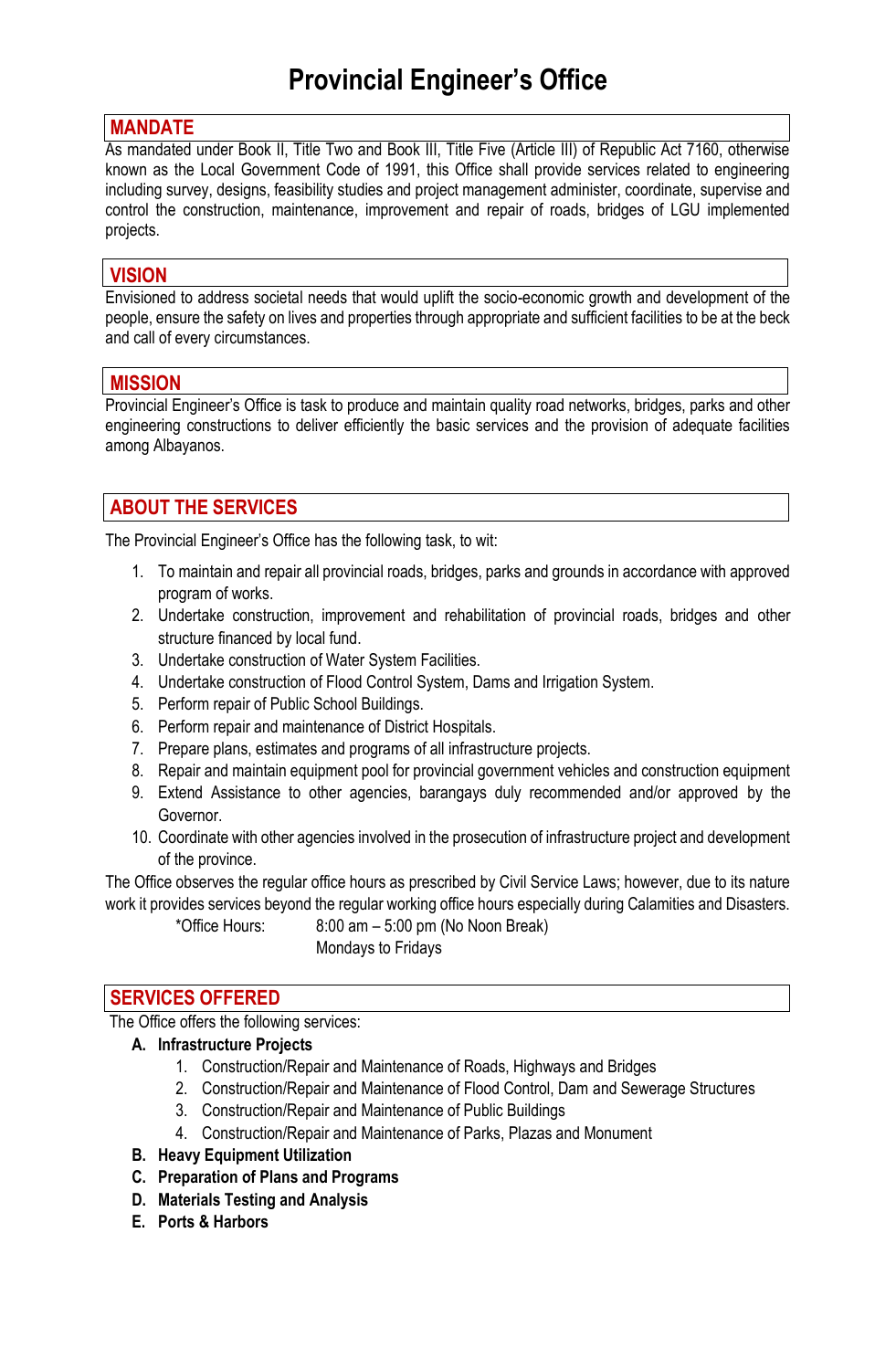# **REQUIREMENTS ON HOW TO AVAIL THE SERVICES:**

- Approved Barangay Resolution or Letter Request
- $\triangleright$  Program of Works
- $\triangleright$  Site Development
- $\triangleright$  Sample
	- a. Soil
	- b. Aggregate
	- c. Concrete Products
	- d. Asphalt
	- e. Cement

# **HOW TO AVAIL OF THE SERVICES:**

- A. INFRASTRUCTURE PROJECTS
	- 1. Construction/Repair of Roads, Highways and Bridges
	- 2. Construction/Repair of Flood Control, Dam and Sewerage Structures
	- 3. Construction/Repair of Public Buildings
	- 4. Construction/Repair Parks, Plazas and Monument

| <b>TITLE OF SERVICE</b> |                                            |                                                                                      |                                                                                                                                                                                                                 |                                                                                                                                                                                                      |               |              |  |  |
|-------------------------|--------------------------------------------|--------------------------------------------------------------------------------------|-----------------------------------------------------------------------------------------------------------------------------------------------------------------------------------------------------------------|------------------------------------------------------------------------------------------------------------------------------------------------------------------------------------------------------|---------------|--------------|--|--|
| <b>STEP</b>             | <b>APPLICANT/</b><br><b>CLIENT</b>         | <b>SERVICE PROVIDER</b>                                                              | <b>TIME</b><br><b>NEEDED</b>                                                                                                                                                                                    | <b>PERSON/S RESPONSIBLE</b>                                                                                                                                                                          | <b>FORM/S</b> | <b>FEE/S</b> |  |  |
|                         | Request for<br>infrastructure<br>projects. | <b>Received and Records</b><br>the Request then Submit<br>to the Provincial Engineer | 3 Minutes                                                                                                                                                                                                       | Mr. Arles M. Oflear                                                                                                                                                                                  |               |              |  |  |
| 2.                      |                                            | Notation of the Provincial<br>Engineer and/or Asst.<br><b>Provincial Engineer</b>    | 5 Minutes                                                                                                                                                                                                       | Engr. Dante B. Baclao<br>Engr. Nery P. Romero<br>Engr. Justiniano M. Recierdo                                                                                                                        |               |              |  |  |
|                         |                                            | Site Inspection                                                                      | 1 Day                                                                                                                                                                                                           | Engr. Wilfredo Huelva- Area I<br>Engr. Ruelo Soriao - Area II<br>Engr. Jelrope Olaguer- Area III<br>Engr. Jesus Azupardo - Area IV<br>Engr. Arnel P. Nebres - Bldg.<br>Park and Ground, Water System |               |              |  |  |
|                         |                                            | Preparation of Program of<br><b>Works and Detailed</b><br>Estimates                  | Engr. Wilfredo Huelva - Area I<br>Engr. Ruelo Soriao - Area II<br>Engr. Jelrope Olaguer - Area III<br>1 Day<br>Engr. Jesus Azupardo - Area IV<br>Engr. Arnel P. Nebres - Bldg.<br>Park and Ground, Water System |                                                                                                                                                                                                      |               |              |  |  |
|                         |                                            | Recommendation and<br>Approval                                                       | 5 Minutes                                                                                                                                                                                                       | Engr. Dante B. Baclao<br>Engr. Nery P. Romero<br>Engr. Justiniano Recierdo                                                                                                                           |               |              |  |  |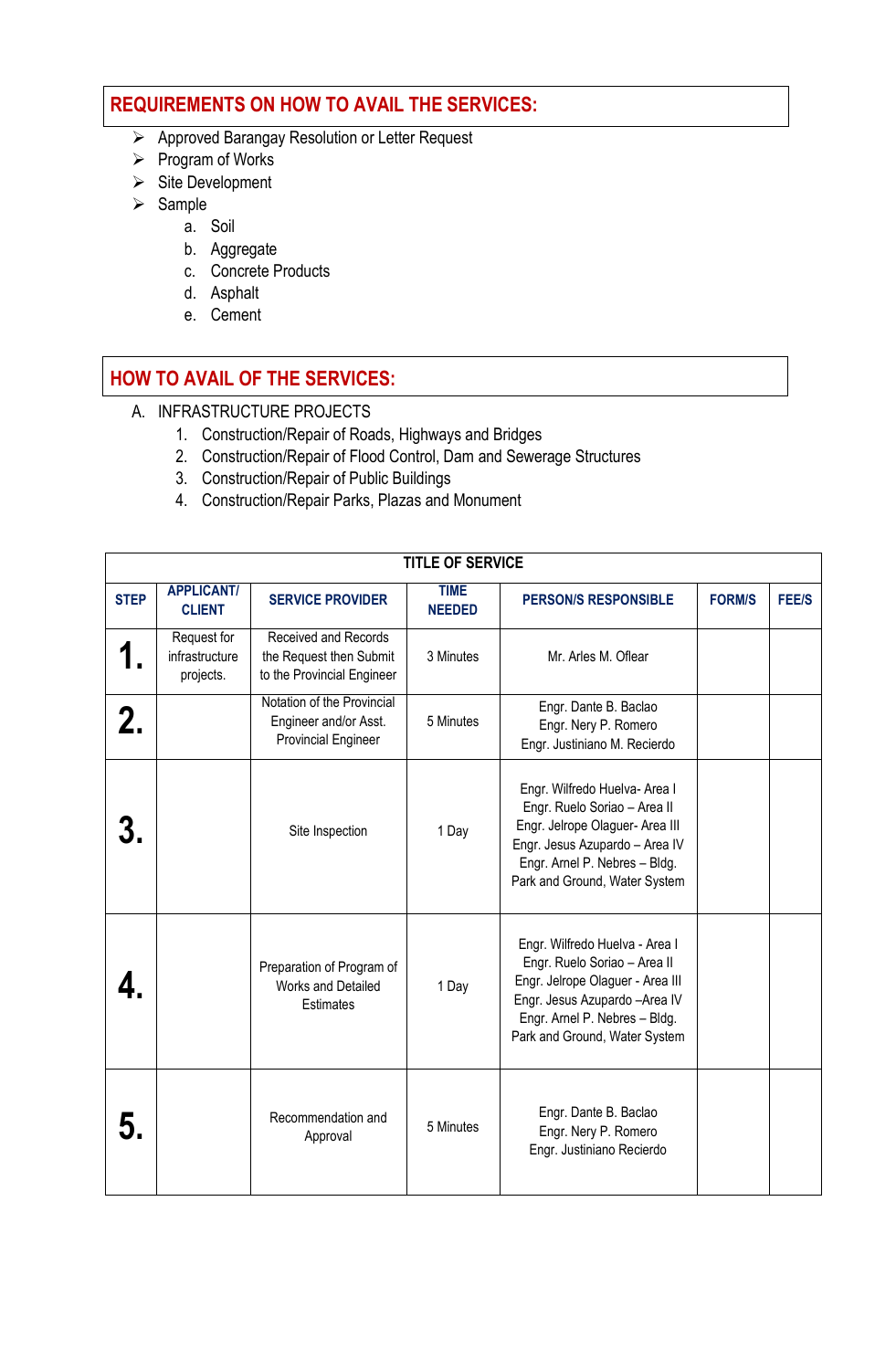| <b>TITLE OF SERVICE</b><br>PREPARATION OF PLANS AND PROGRAM |                                      |                                                                                                                                                                       |                       |                                                                               |               |              |  |  |
|-------------------------------------------------------------|--------------------------------------|-----------------------------------------------------------------------------------------------------------------------------------------------------------------------|-----------------------|-------------------------------------------------------------------------------|---------------|--------------|--|--|
| <b>STEP</b>                                                 | <b>APPLICANT/</b><br><b>CLIENT</b>   | <b>SERVICE PROVIDER</b>                                                                                                                                               | TIME<br><b>NEEDED</b> | <b>PERSON/S RESPONSIBLE</b>                                                   | <b>FORM/S</b> | <b>FEE/S</b> |  |  |
|                                                             | Request for<br>Plans and<br>Programs | Received and Records<br>the Request then Submit<br>to the Provincial Engineer                                                                                         | 3 minutes             | Mr. Arles M. Oflear                                                           |               |              |  |  |
|                                                             |                                      | Notation of the Provincial<br>Engineer<br>The Provincial Engineer<br>Evaluates the Request<br>and Endorse the same to<br>the Planning Chief SPD<br>Chief / Survey OIC | 5 minutes             | Engr. Dante B. Baclao<br>Engr. Nery P. Romero<br>Engr. Justiniano M. Recierdo |               |              |  |  |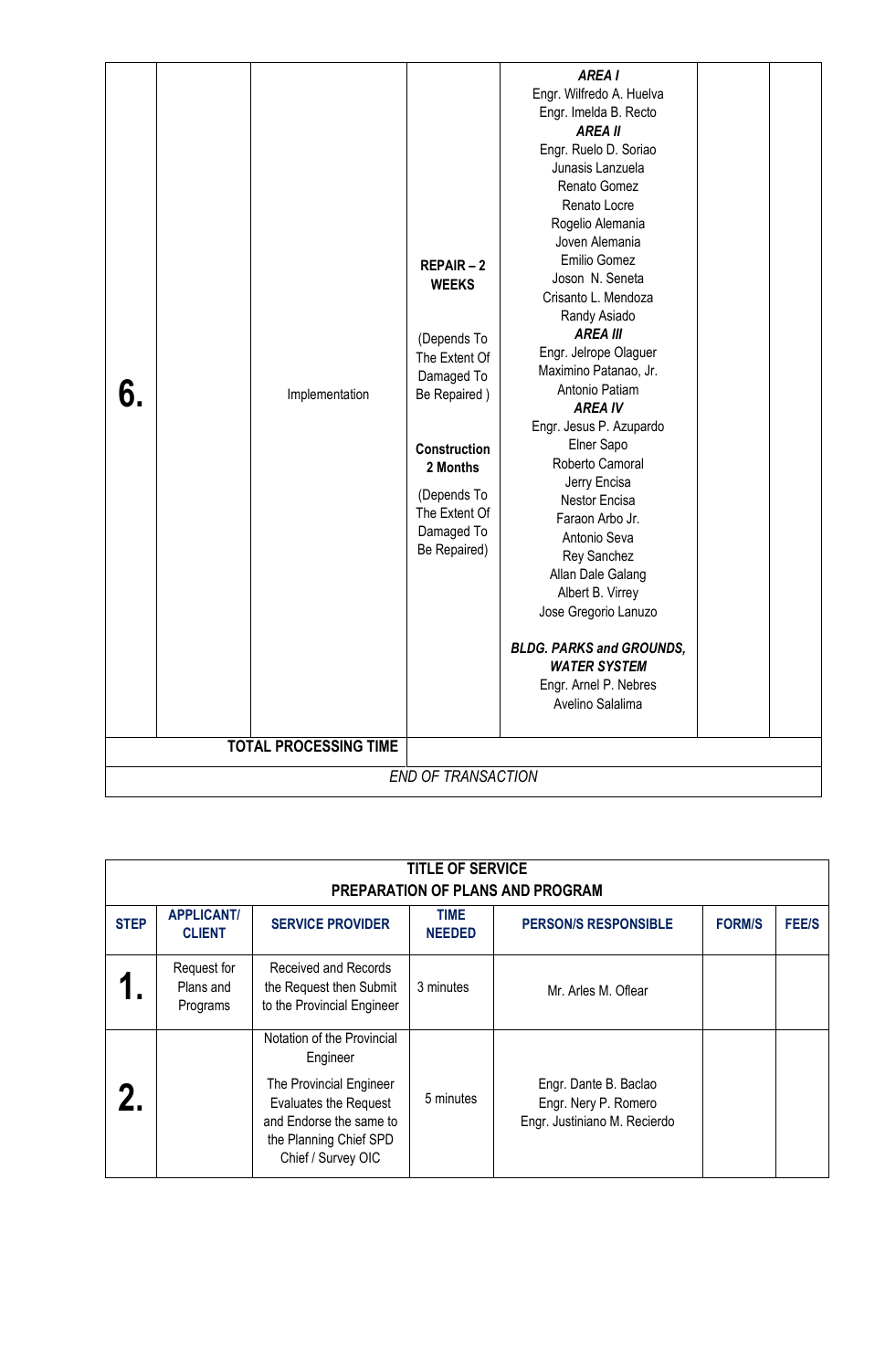|                           |  | Site Inspection<br>Survey                                      | 2 Days<br>5 Days | <b>SPECIAL PROJECT DIVISION</b><br>Engr. Joseph Paul C. Ronda<br>Marnee Alcantara<br>Philip Quirona<br><b>SURVEY</b><br>Engr. Jesus Azupardo<br>Jesus Hermelo Ariate, Jr.<br>Norman Nuñez<br>Placido Relato III<br>Romeo Rendor<br>Roy Barrameda<br><b>PLANNING</b><br>Arch. Rodel L. Lleva<br>Ryan M. Bartolome<br>Noel R. Nolasco<br>Renato S. Rafallo<br>Marland S. Esmilla<br>Ma. Famirose S. Eva<br>Ma. Cristina R. Vasquez<br>Arlene M. Sapo |  |  |  |
|---------------------------|--|----------------------------------------------------------------|------------------|----------------------------------------------------------------------------------------------------------------------------------------------------------------------------------------------------------------------------------------------------------------------------------------------------------------------------------------------------------------------------------------------------------------------------------------------------|--|--|--|
|                           |  | Plan Preparation Program<br>of Works                           | 1 Day<br>2 Days  | <b>SPECIAL PROJECT DIVISION</b><br>Engr. Joseph Paul C. Ronda<br>Marnee Alcantara<br><b>SURVEY</b><br>Engr. Jesus Azupardo<br>Jesus Hermelo Ariate, Jr.<br><b>PLANNING</b><br>Arch. Rodel L. Lleva<br>Ryan M. Bartolome<br>Renato S. Rafallo<br>Marland S. Esmilla<br>Ma. Famirose S. Eva<br>Ma. Cristina R. Vasquez<br>Arlene M. Sapo                                                                                                             |  |  |  |
| 5.                        |  | Verification of Design and<br>Checking of Programs of<br>Works | 4 hours          | Arch. Rodel L. Lleva<br>Ma. Cristina R. Vasquez<br>Arlene M. Sapo<br>Nestor C. Peñaflor                                                                                                                                                                                                                                                                                                                                                            |  |  |  |
| 6.                        |  | Recommendation and<br>Approval                                 | 5 Minutes        | Engr. Dante B. Baclao<br>Engr. Nery P. Romero<br>Engr. Justiniano Recierdo                                                                                                                                                                                                                                                                                                                                                                         |  |  |  |
|                           |  | <b>TOTAL PROCESSING TIME</b>                                   |                  |                                                                                                                                                                                                                                                                                                                                                                                                                                                    |  |  |  |
| <b>END OF TRANSACTION</b> |  |                                                                |                  |                                                                                                                                                                                                                                                                                                                                                                                                                                                    |  |  |  |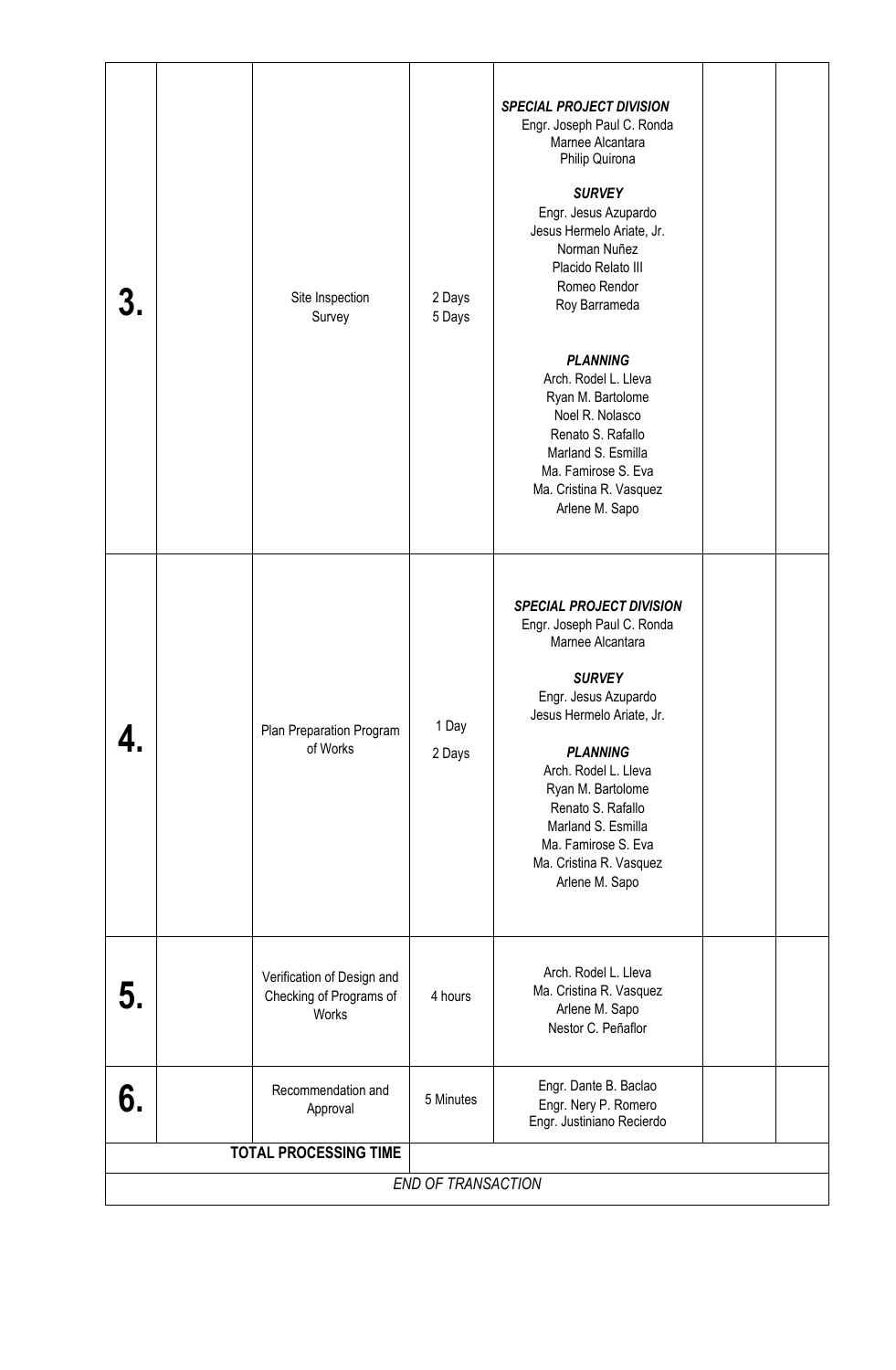| <b>TITLE OF SERVICE</b><br><b>HEAVY EQUIPMENT UTILIZATION</b> |                                                     |                                                                                                     |                              |                                                                                                                                                                                                     |               |              |  |  |
|---------------------------------------------------------------|-----------------------------------------------------|-----------------------------------------------------------------------------------------------------|------------------------------|-----------------------------------------------------------------------------------------------------------------------------------------------------------------------------------------------------|---------------|--------------|--|--|
| <b>STEP</b>                                                   | <b>APPLICANT/</b><br><b>CLIENT</b>                  | <b>SERVICE PROVIDER</b>                                                                             | <b>TIME</b><br><b>NEEDED</b> | <b>PERSON/S RESPONSIBLE</b>                                                                                                                                                                         | <b>FORM/S</b> | <b>FEE/S</b> |  |  |
|                                                               | Request for<br>Utilization of<br>Heavy<br>Equipment | Received and Records<br>the Request then submit<br>to the Provincial Engineer                       | 3 Minutes                    | Mr. Arles M. Oflear                                                                                                                                                                                 |               |              |  |  |
| 2.                                                            |                                                     | The Provincial Engineer<br>evaluates the request &<br>endorse the same to the<br>maintenance chief  | 5 Minutes                    | Engr. Dante B. Baclao<br>Engr. Nery P. Romero<br>Engr. Justiniano Recierdo                                                                                                                          |               |              |  |  |
|                                                               |                                                     | Referral to Area Engineer                                                                           | 2 Minutes                    | Engr. Efren Rosana                                                                                                                                                                                  |               |              |  |  |
|                                                               |                                                     | Evaluation Of The<br>Request On Site                                                                | 3 Hours                      | Engr. Wilfredo Huelva- Area I<br>Engr. Ruelo Soriao - Area II<br>Engr. Jelrope Olaguer- Area III<br>Engr. Jesus Azupardo- Area IV<br>Engr. Arnel P. Nebres - Bldg. Park<br>and Ground, Water System |               |              |  |  |
| 5.                                                            |                                                     | Assessment<br>Preparation of Trip<br>tickets, assignment of<br>equipment and<br>computation of fuel | 15 Minutes                   | Engr. Leo Chavez<br>Mesael Llaneta                                                                                                                                                                  |               |              |  |  |
| 6.                                                            |                                                     | Recommendation and<br>Approval of trip tickets                                                      | 15 Minutes                   | Engr. Leo Chavez                                                                                                                                                                                    |               |              |  |  |
| 7.                                                            |                                                     | Approval                                                                                            | 10 Minutes                   | Engr. Dante B. Baclao<br>Engr. Engr. Nery P. Romero<br>Engr. Justiniano Recierdo                                                                                                                    |               |              |  |  |
| 8.                                                            |                                                     | Implementation                                                                                      | 1 week                       | Engr. Leo Chavez                                                                                                                                                                                    |               |              |  |  |
|                                                               |                                                     | <b>TOTAL PROCESSING TIME</b>                                                                        |                              |                                                                                                                                                                                                     |               |              |  |  |
| <b>END OF TRANSACTION</b>                                     |                                                     |                                                                                                     |                              |                                                                                                                                                                                                     |               |              |  |  |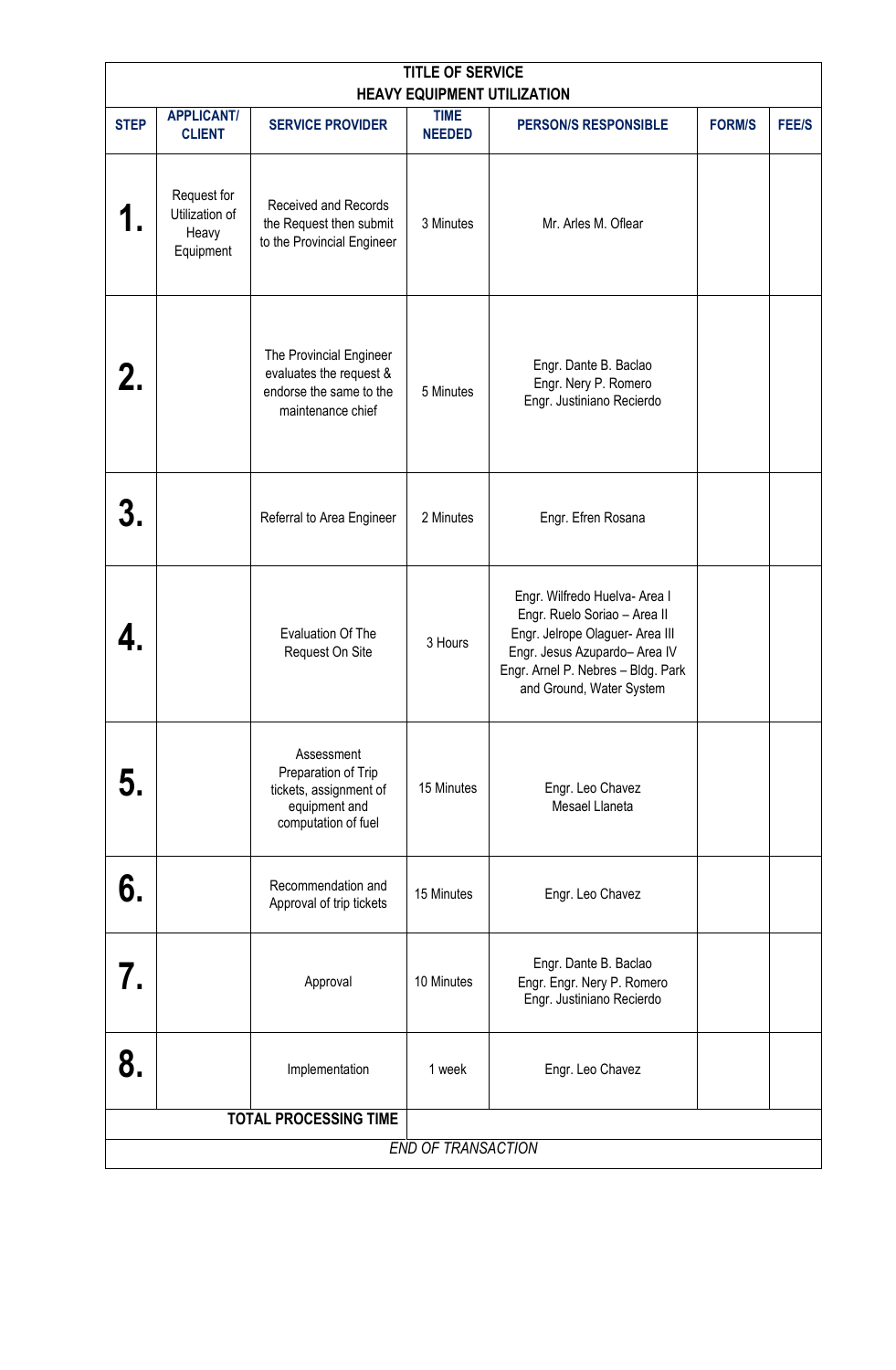| <b>TITLE OF SERVICE</b>                              |                                     |                                                                                            |                              |                                                                                                                            |                                                                                                            |               |  |  |
|------------------------------------------------------|-------------------------------------|--------------------------------------------------------------------------------------------|------------------------------|----------------------------------------------------------------------------------------------------------------------------|------------------------------------------------------------------------------------------------------------|---------------|--|--|
| <b>MATERIALS TESTING AND ANALYSIS</b><br><b>TIME</b> |                                     |                                                                                            |                              |                                                                                                                            |                                                                                                            |               |  |  |
| <b>STEP</b>                                          | <b>APPLICANT/</b><br><b>CLIENT</b>  | <b>SERVICE PROVIDER</b>                                                                    | <b>NEEDE</b><br>D            | <b>PERSON/S RESPONSIBLE</b>                                                                                                | <b>FORM/S</b>                                                                                              | <b>FEE/S</b>  |  |  |
|                                                      | Submitted<br>request for<br>Testing | Received and records<br>the request                                                        | 3<br><b>Minutes</b>          | Engr. Maria Leah G. Boncay<br>Engr. Ma. Josefina G. Buere<br>Engr. Agnes Q. Frilles<br>Job Noe A. Lim<br>Mergie A. Nocos   | *Route Slip                                                                                                |               |  |  |
|                                                      |                                     | Plan Preparation<br><b>Bills of Testing</b><br><b>Materials</b>                            | 1 Hour                       | Engr. Maria Leah G. Boncay<br>Engr. Ma. Josefina G. Buere<br>Engr. Agnes Q. Frilles<br>Geneve I. Atienza                   | *Quality Control<br>Plan<br>*Bill of Testing<br>Materials Form                                             |               |  |  |
|                                                      |                                     | Samples Received<br>Soil<br>➤<br>Aggregate<br>➤<br>Concrete<br>Products<br><b>RSB</b><br>⋗ | 30<br><b>Minutes</b>         | Engr. Ma. Josefina G. Buere<br>Engr. Agnes Q. Frilles<br>Job Noe A. Lim<br>Mergie A. Nocos                                 | *Sample Card<br>*Order of<br>Payment /<br><b>Official Receipt</b><br>*Notice of<br>Undertaking             | Variable      |  |  |
|                                                      |                                     | Filling up of<br>Sample card/<br>Review                                                    | 1 Hour                       | Engr. Maria Leah G. Boncay<br>Engr. Ma. Josefina G. Buere<br>Engr. Agnes Q. Frilles<br>Job Noe A. Lim<br>Geneve I. Atienza |                                                                                                            |               |  |  |
|                                                      |                                     | Preparation of<br>Order<br>Payment                                                         | 30<br>minutes                | Engr. Maria Leah G. Boncay<br>Engr. Ma. Josefina G. Buere<br>Geneve I. Atienza                                             |                                                                                                            |               |  |  |
|                                                      |                                     | Issuance of<br>Official<br>Receipt                                                         | 5<br>minutes                 | Engr. Maria Leah G. Boncay                                                                                                 |                                                                                                            |               |  |  |
|                                                      |                                     | Issuance of<br>Notice of<br>Undertaking                                                    | 30<br>minutes                | Engr. Maria Leah G. Boncay<br>Engr. Ma. Josefina G. Buere<br>Engr. Agnes Q. Frilles<br>Geneve I. Atienza                   |                                                                                                            |               |  |  |
|                                                      |                                     | Verifications of Samples<br>for various tests,<br>washing and drying                       | 2 Hours                      | Engr. Ma. Josefina G. Buere<br>Engr. Agnes Q. Frilles<br>Mr. Edgar Calisin<br>Job Noe A. Lim<br>Mergie A. Nocos            | *Various<br>worksheets foe<br>specific tests<br>required                                                   |               |  |  |
|                                                      |                                     | 5.Assessment,<br>Inspection and<br>Recommendation<br>A. Field Testing                      | 6 to 9<br>hours              | Engr. Maria Leah G. Boncay<br>Engr. Ma. Josefina G. Buere<br>Engr. Agnes Q. Frilles                                        | *Worksheets<br>and Official Test<br>Results for<br>specific tests<br>conducted as<br>required by<br>client |               |  |  |
|                                                      |                                     | <b>Field Density</b><br>Test                                                               | 30<br>minutes<br>Per<br>Hole | Engr. Maria Leah G. Boncay<br>Mr. Edgar B. Calisin<br>Engr. Ma. Josefina G. Buere<br>Job Noe A. Lim<br>Mergie A. Nocos     | *FDT Form                                                                                                  | P400/<br>hole |  |  |